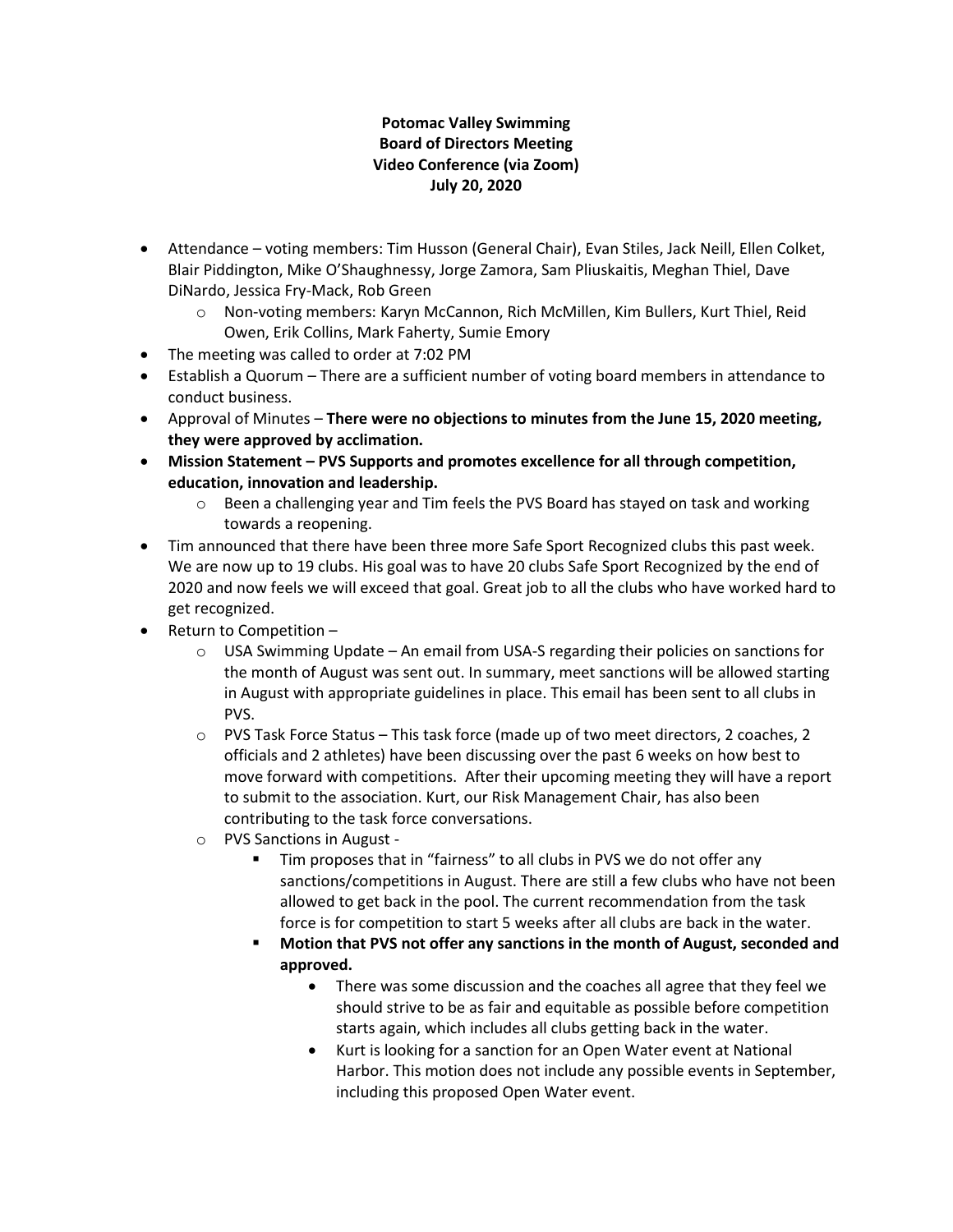- We will make a decision on September at a later date.
- Preparations for PVS Virtual House of Delegates
	- $\circ$  Meeting agenda The agenda is currently posted on the PVS Website. An email will be sent to all delegates this week in preparation for the meeting.
	- $\circ$  Outline of Protocols Tim reviewed the protocols for the Zoom meeting; all participants will be muted and given instructions on how to raise hands or use chat to speak and/or ask questions.
	- $\circ$  Voting & Elections Unless something is controversial, we anticipant being able to do a voice vote; however, if it determined the vote will be close then the Governance Committee will use Election Buddy for voting and elections. Currently there is one candidate for each board position, but nominations are allowed from the floor.
		- **■** There are still a few spots for the Administrative Review Board. Tim did get one athlete who is interested but will have to be nominated from the floor.
	- o Board & Committee Reports
		- Please remember to send in your reports into Tim so they can be posted on the website. Each member will be given 1-2 min to give highlights from your report.
- Budget Review
	- $\circ$  Overview from Ellen Ellen submitted the final proposed budget for a final review.
		- There will be a surplus for the end of the year of about \$33,000
		- in 2021 projecting a deficit of about \$120,000, based upon a number of factors; We are projecting and reduction in revenue based on no PVS Open meets in 2020 and a large reduction in Splash fees and club meets. However, our expenses will not decrease as much as the loss of revenue.
		- The Board previously voted to add a late fee for late payments and fines for insufficient funds & inadequate meeting attendance but recommends we do not hold to it this year. Due to the changes in our fee collection procedures, our outstanding invoices are way down. The budgeted money for Trials travel for athletes and Officials has been moved it to next season.
	- $\circ$  Questions/Comments At this time Ellen has not received any comments or questions from our membership.
	- o Two items that will be discussed
		- There are two items in the DEI budget that can be shown below the line (nonessential) - travel team and workshop/clinics. Rob Green explained why these two items will not be essential for the 2021 budget year.
		- Open Water meet in September at National Harbor The budget provided shows a deficit of about \$9,000 for the meet. That \$9000 is the maximum PVS would spend on the meet. If by chance there are enough participants, the meet could break even or make a little. Kurt Thiel is helping with the meet details.
			- There is discussion that if this one is successful, there will be more at this location.
	- $\circ$  We will have to specifically include the DEI and OW items in the budget. So HOD vote to include them or remove them. Ellen will recommend they are included in the budget.
- Athlete Representative Elections Tim indicated that we need to vote for one Athlete this year. He feels the best option is to vote for one this year as the Junior Rep, then next year when the two Senior Athlete Representatives leave, we will already have one in the position as Senior Rep. Then next year, we would vote for a new Junior Athlete Rep, and one At-Large Athlete Rep, which puts us on the "right" schedule going forward.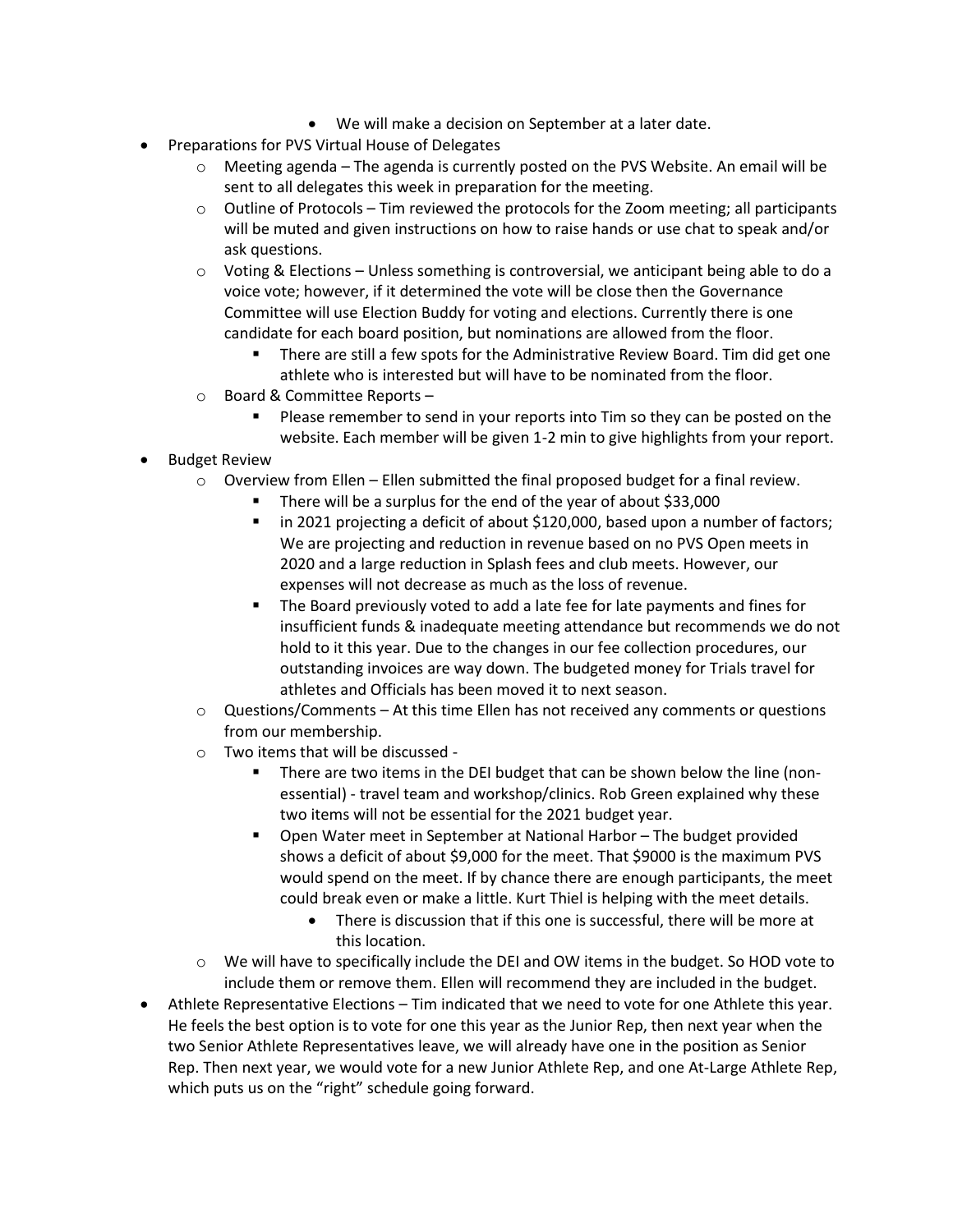- o **Motion that PVS athletes hold an election this year for one representative on the Board. The two active athlete representatives would remain on the board for another year, the next year a new junior athlete rep and an at-large athlete rep will be elected, seconded and approved.** 
	- What is the difference in the At-large and Representative? Tim explained that the Senior and Junior Athlete Rep have defined tasks (committees). The At-Large has a voice on the board and can vote, but no assigned duties. The At-Large would be a one-year position, so they can run for the Junior position the following year.
- $\circ$  There will be an upcoming a virtual athlete meeting and the election can be done then. Tim will work with Molly on setting this up.
- Scholar Athlete Dave DiNardo reported, this program allows our athletes who receive 3.5 GPA in school, along with a 3.5 swimming average (made up of A & B times) may apply and be named to the PVS Scholar Athlete list. Historically the qualifying period is from Sept 1 through Aug 31. Because we have lost so much swimming, Dave feels if due to the shortened competition season and the loss of the 2020 Long Course season, that we should accept times both the 18-19 season and the 19-20 season.
	- $\circ$  Dave made an initial motion which was withdrawn after the initial discussion.
		- There is no award or budget implication. It is just their name on the website.
		- It was felt that we had a full High School swim season and Jr/Sr Champs for all swimmers who are looking to receive this award. It was suggested that swimmers are allowed to appeal, but Dave felt that would cause quite a bit of extra work.
		- Another suggestion was to lower the swimming GPA to 3.0 instead going backwards with their times.
		- Then it was suggested to just the LC times from last year?.
	- o **Motion to amend the Times Criteria for the 2019-2020 PVS Scholar Athlete Award as a result of the cancellation of Meets due to COVID-19 (Changes in** *Bold Italics***) seconded and approved**.
		- To be eligible for the Award, an athlete must maintain a 3.5, or higher, event standard average in a MINIMUM OF FIVE (5) EVENTS offered in the swimmer's age group. Comparable Short Course Yards (SCY) and Long Course Meters (LCM) Events (i.e. 100 SCY Freestyle and 100 LCM Freestyle) are considered separate Events. Times must be obtained at a USA Swimming or Potomac Valley Swimming sanctioned, approved or observed short course *meets during the 2019- 2020 season* or long course meets during the *2018-2019 or* 2019- 2020 season*s*. High school dual meet times may not be used. (You may use the time standards applicable to your age on the first day of the meet.) Conversions A, AA, AAA, AAAA = 4 pts. B, BB = 3 pts. Any Slower Time = 2 pts"
			- These changes will be made on the website, sent out in Flash mail and mentioned at HOD.
	- $\circ$  Evan Stiles asked about the USA Swimming policy regarding participation in neighboring LSC. He explained that one of his swimmers was invited to participate in a meet in North Carolina. The policy requires permission from both the LSC's involved.
		- Tim commented that USA Swimming specifically added this ban on travel meets to avoid parents from actively searching out competition opportunities during the pandemic and to keep travel at a minimum. Under the current restrictions,